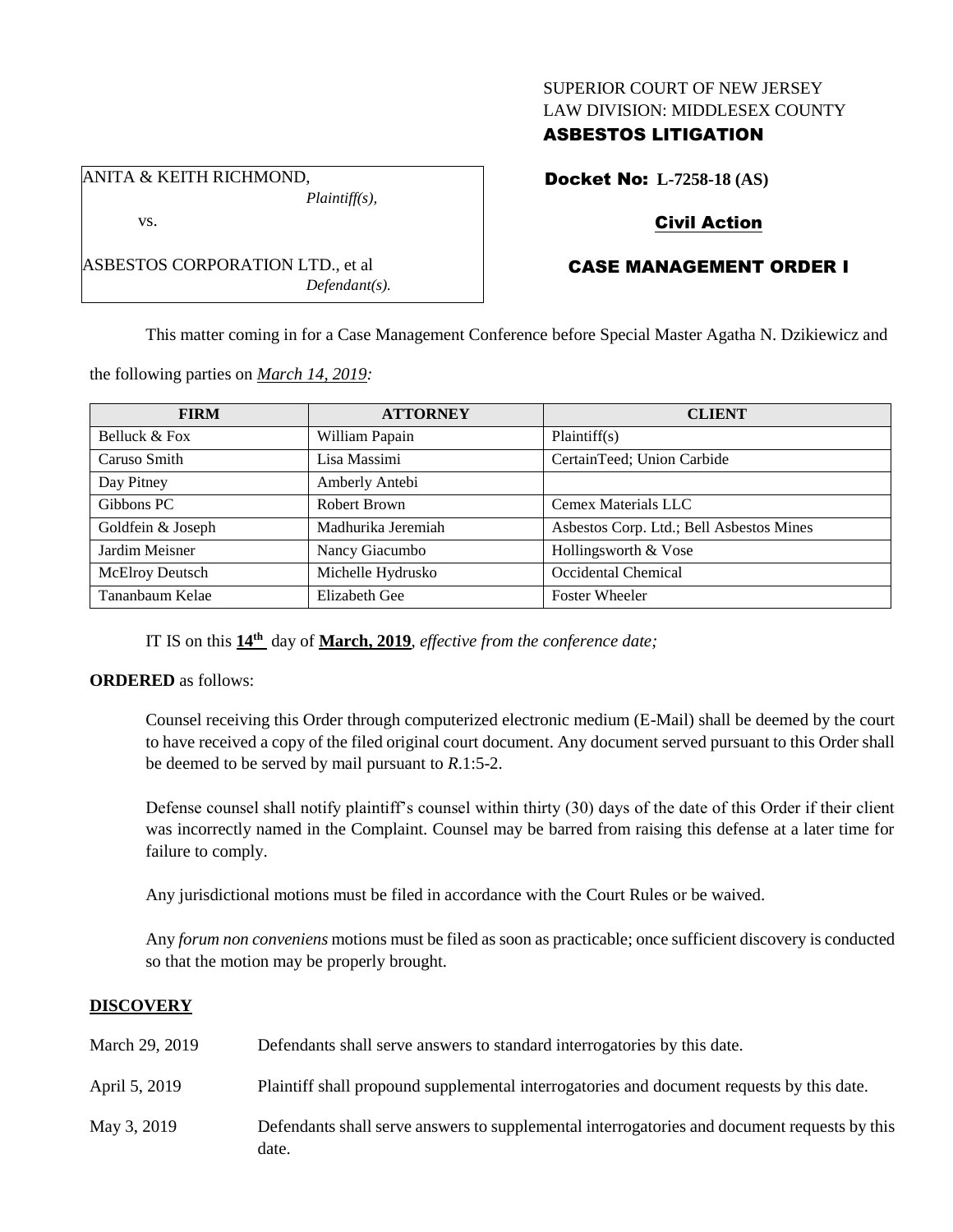| April 5, 2019 | Defendants shall propound supplemental interrogatories and document requests by this date.                                                                                                                  |
|---------------|-------------------------------------------------------------------------------------------------------------------------------------------------------------------------------------------------------------|
| May 3, 2019   | Plaintiff shall serve answers to supplemental interrogatories and document requests by this<br>date.                                                                                                        |
| May 31, 2019  | Fact discovery, including depositions, shall be completed by this date. Plaintiff's counsel shall<br>contact the Special Master within one week of this deadline if all fact discovery is not<br>completed. |
| May 31, 2019  | Depositions of corporate representatives shall be completed by this date.                                                                                                                                   |

### **EARLY SETTLEMENT**

June 7, 2019 Settlement demands shall be served on all counsel and the Special Master by this date.

### **MEDICAL EXPERT REPORT**

| June 28, 2019   | Plaintiff shall serve medical expert reports by this date.                                                                                                                                                                                               |
|-----------------|----------------------------------------------------------------------------------------------------------------------------------------------------------------------------------------------------------------------------------------------------------|
| June 28, 2019   | Upon request by defense counsel, plaintiff is to arrange for the transfer of pathology specimens<br>and x-rays, if any, by this date.                                                                                                                    |
| August 23, 2019 | Defendants shall identify its medical experts and serve medical reports, if any, by this date. In<br>addition, defendants shall notify plaintiff's counsel (as well as all counsel of record) of a<br>joinder in an expert medical defense by this date. |

#### **LIABILITY EXPERT REPORTS**

- June 28, 2019 Plaintiff shall identify its liability experts and serve liability expert reports by this date or waive any opportunity to rely on liability expert testimony.
- August 23, 2019 Defendants shall identify its liability experts and serve liability expert reports, if any, by this date or waive any opportunity to rely on liability expert testimony.

#### **SUMMARY JUDGMENT MOTION PRACTICE**

- August 16, 2019 Plaintiff's counsel shall advise, in writing, of intent not to oppose motions by this date.
- August 30, 2019 Summary judgment motions shall be filed no later than this date.
- September 27, 2019 Last return date for summary judgment motions.

#### **ECONOMIST EXPERT REPORTS**

- June 28, 2019 Plaintiff shall identify its expert economists and serve expert economist report(s), if any, by this date or waive any opportunity to rely on economic expert testimony.
- August 23, 2019 Defendants shall identify its expert economists and serve expert economist report(s), if any, by this date or waive any opportunity to rely on economic expert testimony.

 $\_$  ,  $\_$  ,  $\_$  ,  $\_$  ,  $\_$  ,  $\_$  ,  $\_$  ,  $\_$  ,  $\_$  ,  $\_$  ,  $\_$  ,  $\_$  ,  $\_$  ,  $\_$  ,  $\_$  ,  $\_$  ,  $\_$  ,  $\_$  ,  $\_$  ,  $\_$  ,  $\_$  ,  $\_$  ,  $\_$  ,  $\_$  ,  $\_$  ,  $\_$  ,  $\_$  ,  $\_$  ,  $\_$  ,  $\_$  ,  $\_$  ,  $\_$  ,  $\_$  ,  $\_$  ,  $\_$  ,  $\_$  ,  $\_$  ,